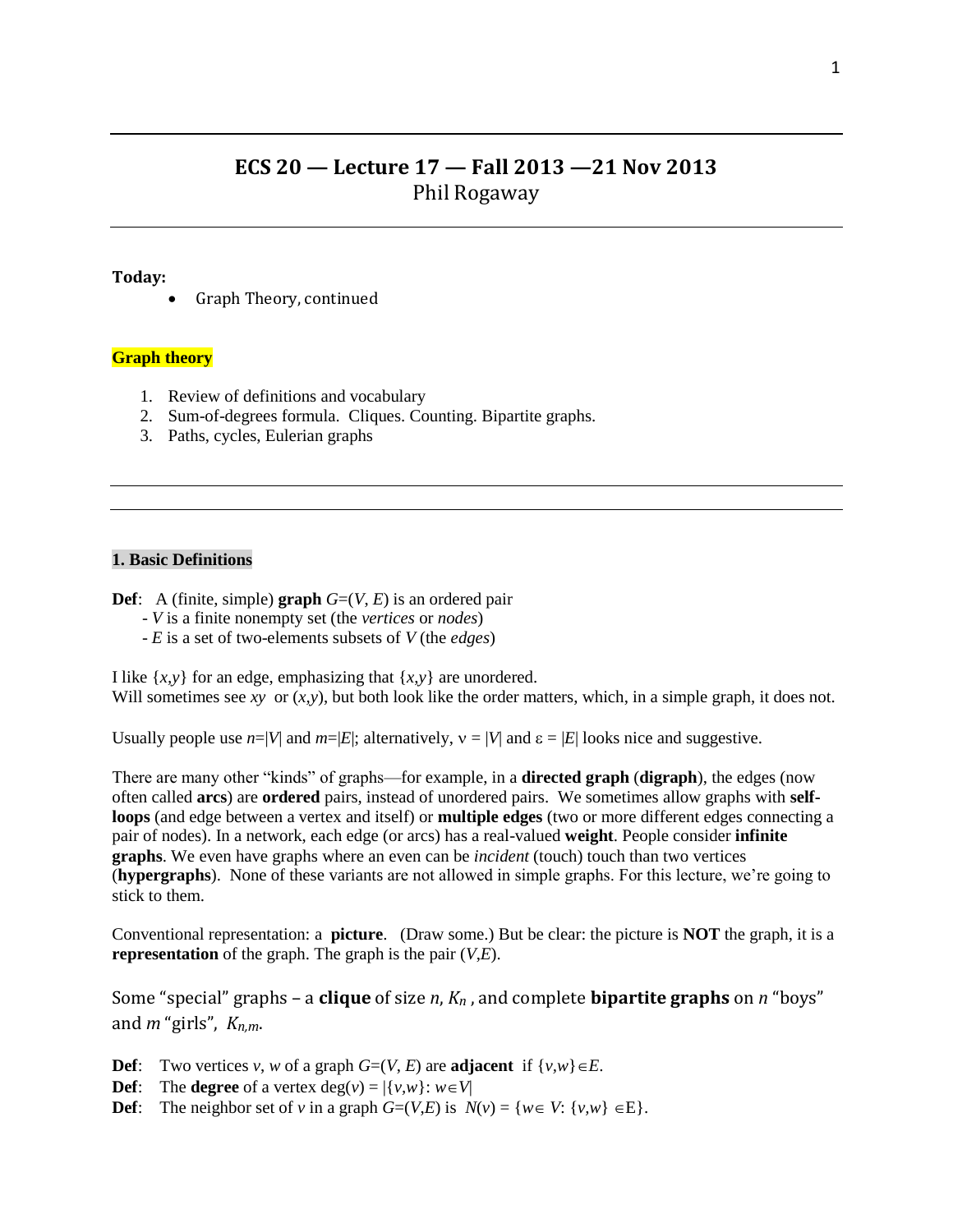



**The Peterson graph**

## **Some counting**

**Question:** How many different graphs are there on  $V = \{1,...,n\}$ ?  $2^{C(n,2)} = 2^{n(n-1)/2}$ **Question**: what is the maximal and minimal degrees of an *n*-vertex graph? **Question**: Count how many edges in *K<sup>n</sup>* and *Kn,m*.

## **Isomorphism**

We don't usually care about the *names* of points in *V*, only how they're connected up. If two graphs are the same, up to renaming, we call them isomorphic. Formally, graphs  $G=(V, E)$  and  $G'=(V', E')$  are **isomorphic** if there is a permutation  $\pi: V \to V'$  such that  $\{v,w\} \in E$  iff  $\{\pi(v), \pi(w)\} \in E'$ . The properties of graphs that matter are those that are invariant under isomorphism*.* 

**Def:** Graphs  $G=(V,E)$  and  $G'=(V',E')$  are **isomorphic** if there exists a permutation  $\pi$  such that  $\{x,y\} \in E$ iff  $\{\pi(x), \pi(y)\}\in E'$ .

**Proposition:** Isomorphism is an equivalence relation.

**Amazing fact**: there is no efficient algorithm known to decide if two graphs are isomorphic. (Most computer scientists believe that no such algorithm exists.) One of the biggest open questions in computer science.

Maybe show how to prove to graphs are *non*-isomorphic using an **interactive proof**. [Didn't do this]

**Prop**:  $\Sigma_v$  deg(*v*) = 2*m*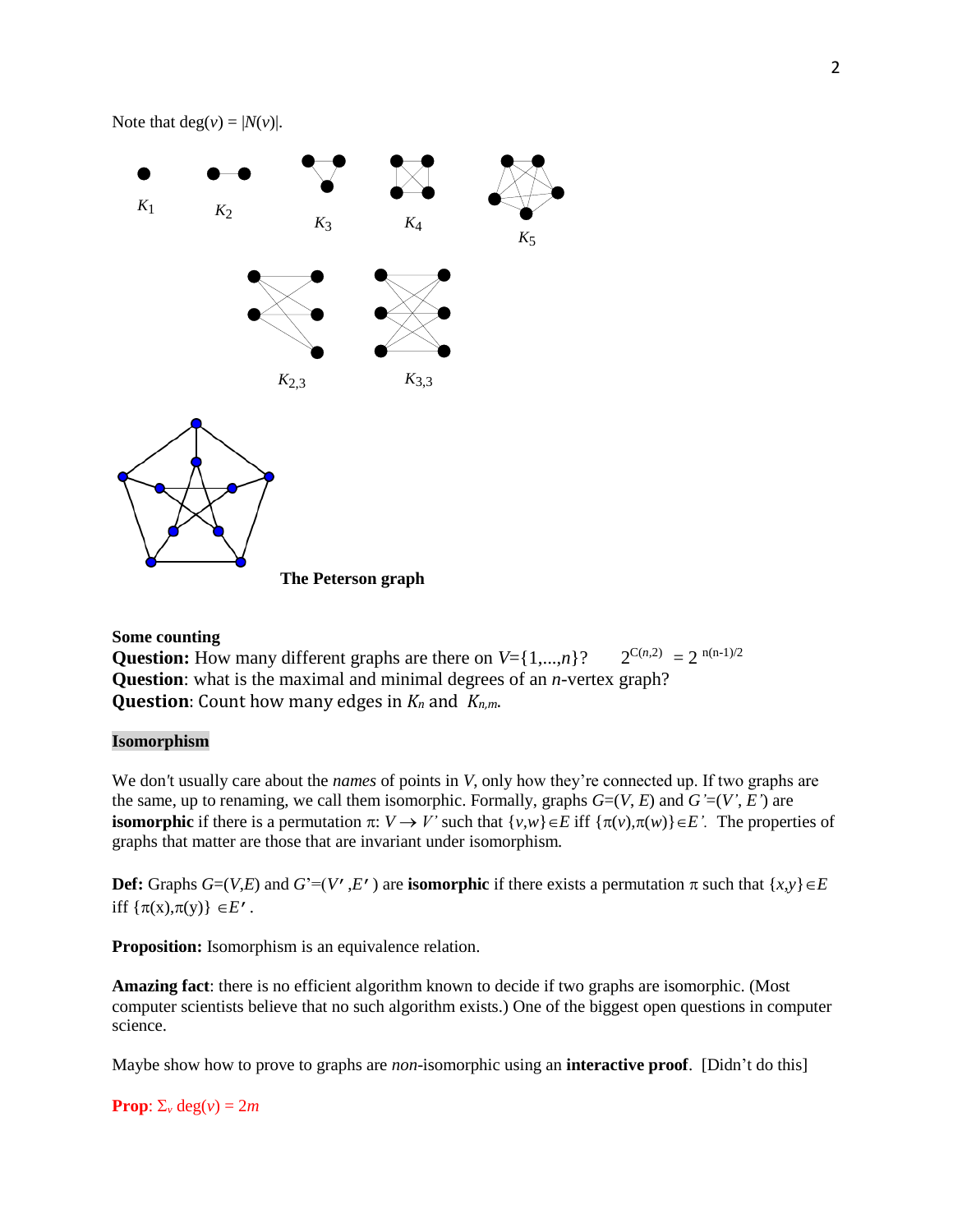#### **Bipartite graphs**

- **Def**: A graph  $G = (V,E)$  is *k***-colorable** if we can paint the vertices using "colors"  $\{1,...,k\}$  such that no adjacent vertices have the same color. Formally,
- **Def**: A graph is **bipartite** if it is 2-colorable. In other words, we can partition *V* into  $(V_1, V_2)$  such that all edges go between a vertex in  $V_1$  and a vertex in  $V_2$ .

**Proposition**: A graph is bipartite iff it is 2-colorable ) iff it has no odd-length cycles, which can be done after we introduct that vocabulary.)

**Proposition**: There is a simple and efficient algorithm to decide if a graph *G* is 2-colorable / bipartite.

Proof: Modify DFS.

 Initially, all vertices are uncolored: color[v]=UNCOLORED While there are uncolored vertices  $v$  in  $G$  do  $DFS(v, 0)$ 

 **Algorithm** DFS(*v,b*)  $\text{color}[v] = b$ for each uncolored *w* in  $N(v)$  do DFS(*w*, 1-*b*)

**Amazing fact**: There is no reasonable algorithm known to decide if a graph is 3-colorable. (Most computer scientists believe that no such algorithm exists.)

Proposition [Appel, Haken 1989] Every planar graph is 4-colorable.

#### **3. Paths, Cycles, connectivity, and Eulerian cycles**

**Def**: A *path*  $p=(v_1, ..., v_n)$  in  $G = (V,E)$  is a sequence of vertices s.t.  $\{v_i, v_{i+1}\}\in E$ for all *i* in  $\{1, ..., n-1\}$ .

A path is said to *contain* the vertices and to *contain* the edges  $\{v_i, v_{i+1}\}$ . The *length* of a path is the number of **edges** on it.

 A *cycle* is a path of length three or more that starts and ends at the same vertex and includes no repeated edges.

A graph is **acyclic** if it contains no cycle.

A graph  $G = (V,E)$  is **connected** if, for all *x*, *y* in *V*, there is a path from *x* to *y*.

 The **components** of a graph are the maximal connected *subgraphs*. (Graph  $G' = (V', E')$  is a *subgraph* of graph  $G = (V, E)$  if  $V' \subseteq V$  and  $E' \subseteq E$ .)

Alternative definition of components: Say that  $x \sim y$  (these vertices are in the same component) if there is a path from *x* to *y*. **Prop**: this is an equivalence relation. Its blocks (equivalence classes) are the components.